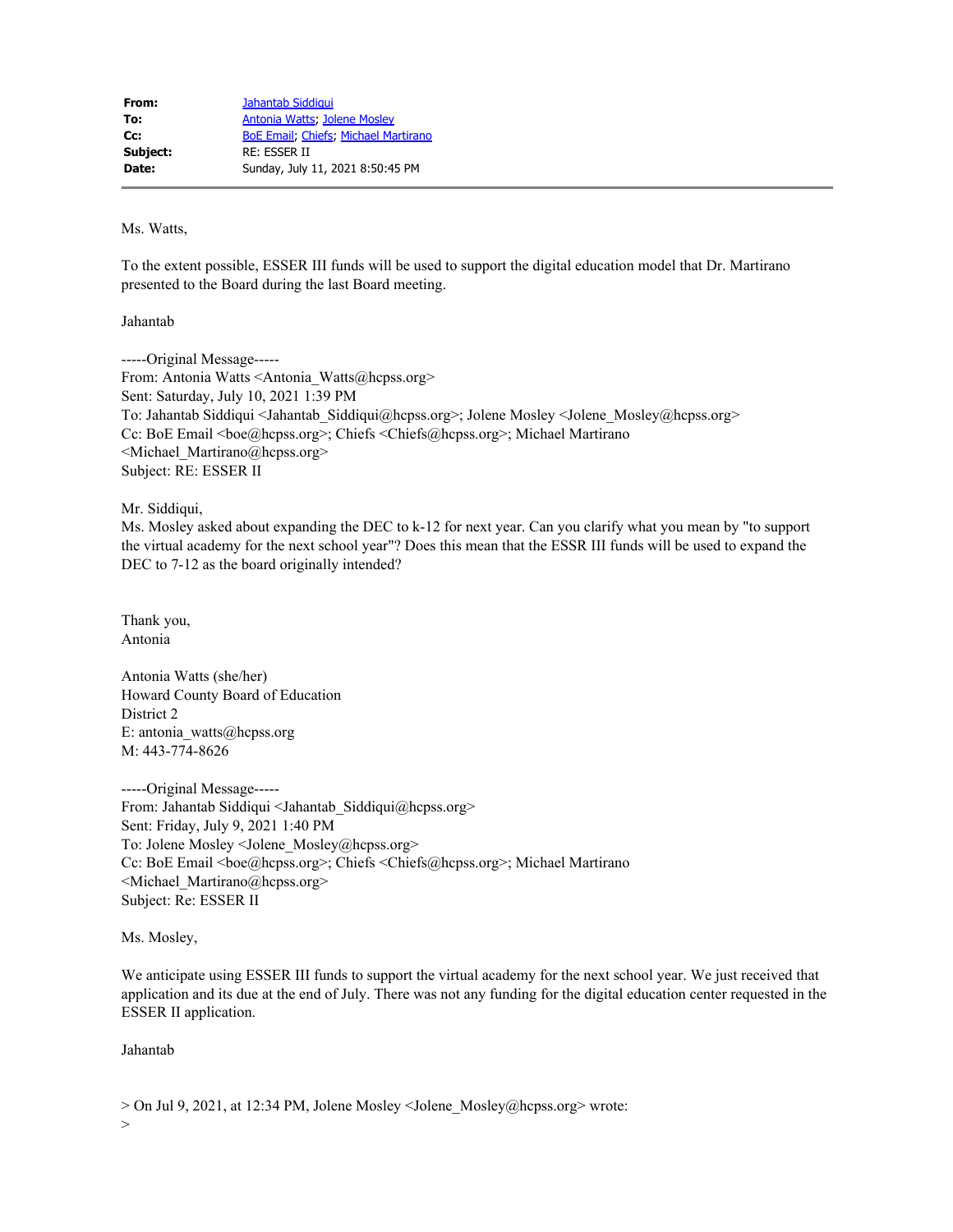> Thank you for sending the link in the other email to the boarddocs file dated 3/25/21 ESSER Grant BR. Since the grant has been approved, will the virtual academy be expanded back to K-12 for Fall 21'?

>

> Jolene Mosley

> Howard County Board of Education

> District 3

>

>> On Jul 9, 2021, at 9:14 AM, Jolene Mosley <Jolene\_Mosley@hcpss.org> wrote:

>>

>> Hello Mr Siddiqui,

>> Now that the ESSER II funds application has been approved, where can I find the allocation expenditure plans related to the funds?

 $>\gt$ 

- >> Jolene Mosley
- >> Howard County Board of Education

>> District 3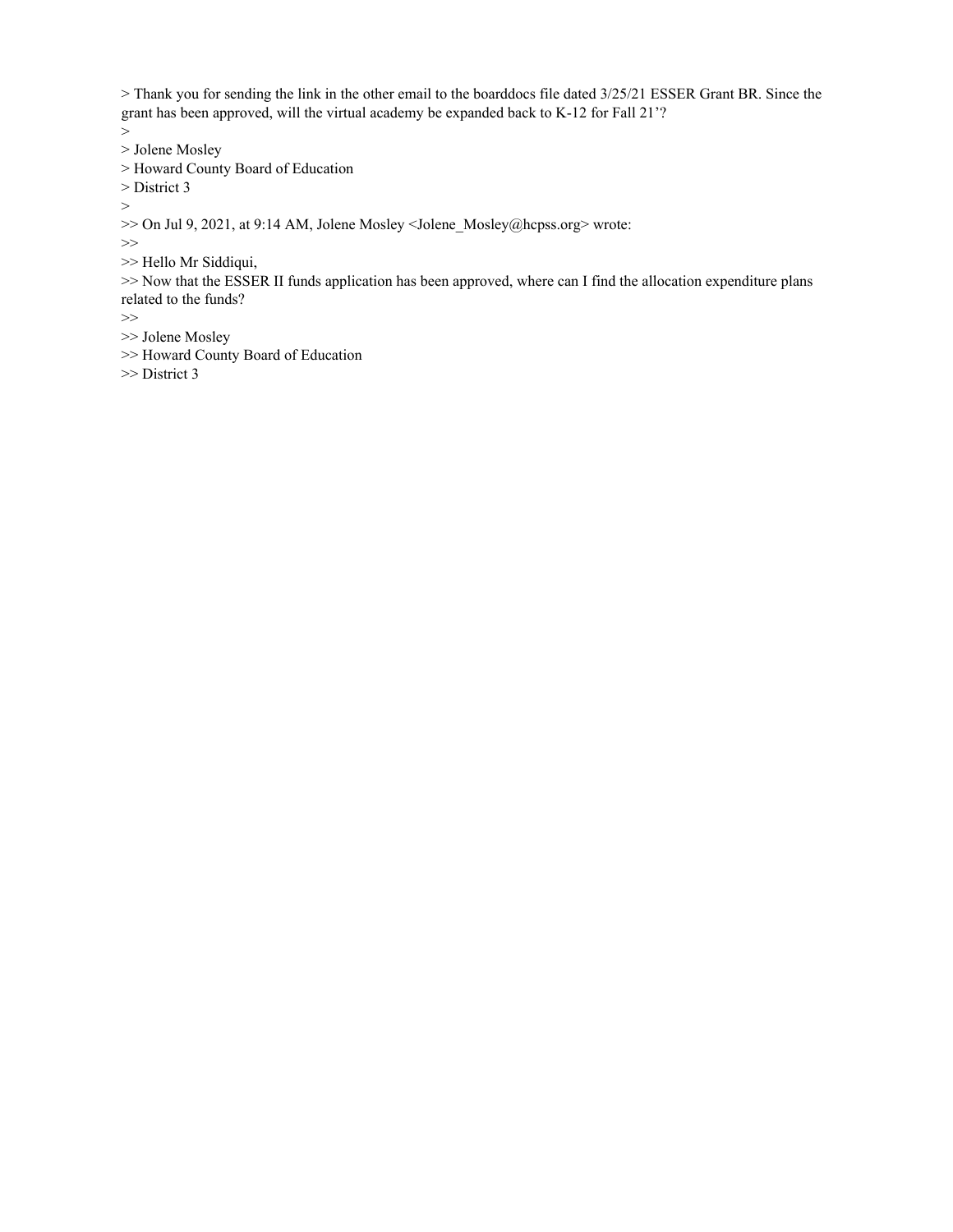| From:               | <b>Antonia Watts</b>                                                                                                             |  |
|---------------------|----------------------------------------------------------------------------------------------------------------------------------|--|
| To:                 | Jahantab Siddigui                                                                                                                |  |
| Cc:                 | Board & Student Member, Karalee Turner-Little, Michael Martirano, Mark Blom, Terrell Savage, Lisa J. Davis,<br>William J. Barnes |  |
| Subject:            | RE: Position - Assistant General Counsel                                                                                         |  |
| Date:               | Saturday, July 10, 2021 2:00:25 PM                                                                                               |  |
| <b>Attachments:</b> | image001.png                                                                                                                     |  |

Mr. Siddiqui,

Please provide the board with a copy of the draft ESSR 3 application BEFORE it is submitted at the end of July.

Thank you, Antonia

Antonia Watts (she/her) Howard County Board of Education District 2 E: antonia\_watts@hcpss.org M: 443-774-8626

**From:** Jahantab Siddiqui <Jahantab Siddiqui@hcpss.org> **Sent:** Friday, July 9, 2021 8:31 AM **To:** Antonia Watts <Antonia\_Watts@hcpss.org> **Cc:** Board & Student Member <fullboard@hcpss.org>; Karalee Turner-Little <Karalee\_TurnerLittle@hcpss.org>; Michael Martirano <Michael\_Martirano@hcpss.org>; Mark Blom <Mark\_Blom@hcpss.org>; Terrell Savage <Terrell\_Savage@hcpss.org>; Lisa J. Davis <Lisa\_J\_Davis@hcpss.org>; William J. Barnes <William\_Barnes@hcpss.org> **Subject:** RE: Position - Assistant General Counsel

## Antonia,

This was a position requested in the ESSER II application and now that our ESSER II application has been approved, this position is being advertised. It is a grant funded position and there are no funds approved in the general fund budget for this which is why it was not discussed during the budget process. Whether the position is proposed to continue beyond the grant period, which spans multiple budget years, will be dependent on assessed need for the position, Board approval, and the final general fund funding situation at that time. The need for this support was articulated by Division of Academics staff in collaboration with our General Counsel.

Jahantab

**From:** Antonia Watts <**Antonia** Watts@hcpss.org> **Sent:** Thursday, July 8, 2021 7:16 PM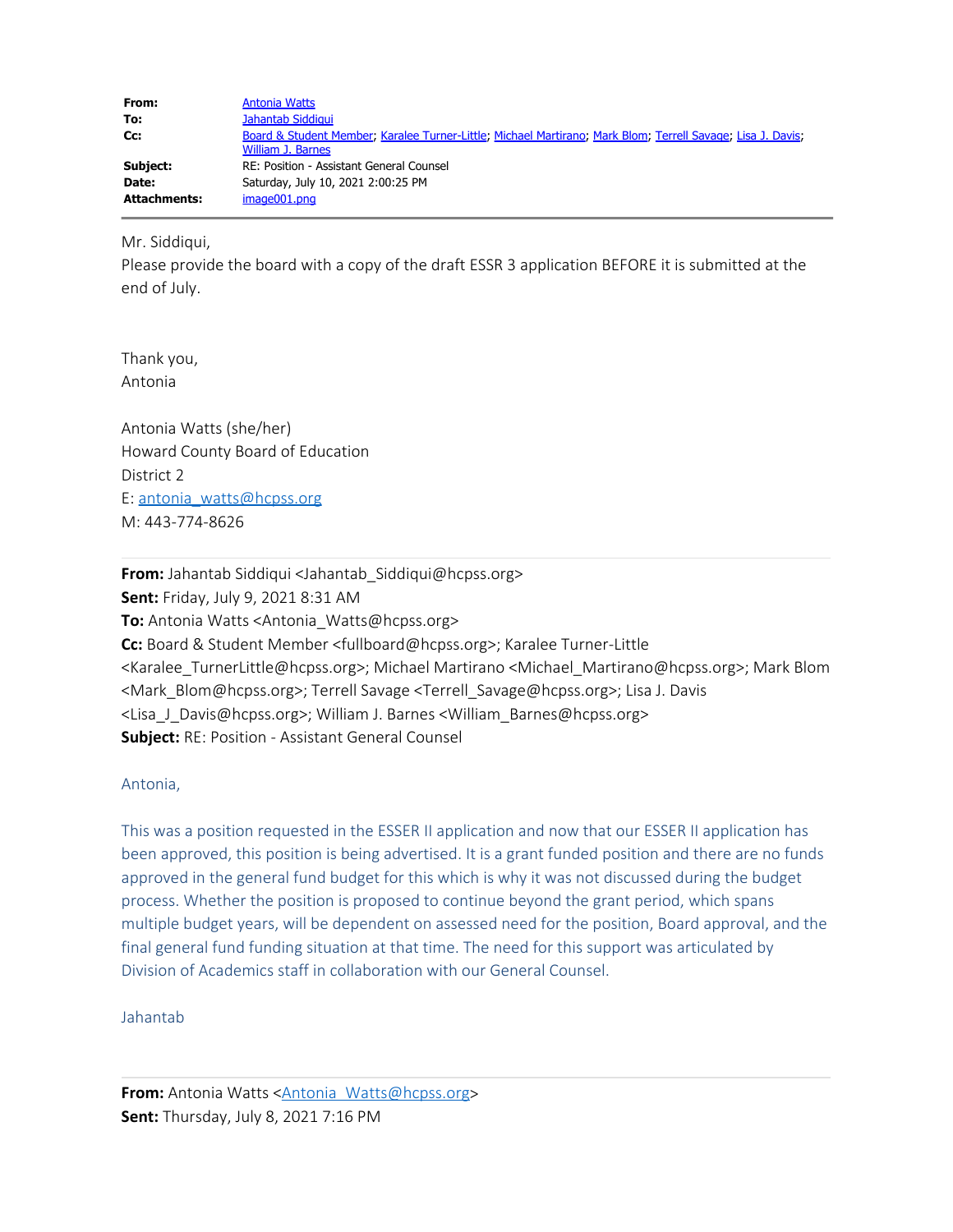**To:** Jahantab Siddiqui <Jahantab\_Siddiqui@hcpss.org> **Cc:** Board & Student Member <fullboard@hcpss.org> **Subject:** FW: Position - Assistant General Counsel

Mr. Siddiqui,

How is it possible to use ESSR II funds for this position? I do not remember this position as part of the budget discussions. I am concerned that there was not enough money for academics and yet, there is money for this position.

Thank you, Antonia

Antonia Watts (she/her) Howard County Board of Education District 2 E: antonia watts@hcpss.org M: 443-774-8626

**From:** Carrie A. Slaysman <Carrie Slaysman@hcpss.org>

**Sent:** Thursday, July 1, 2021 12:08 PM

**To:** Board Member's Email <restrictedboard@hcpss.org>

**Cc:** Anissa Dennis <Anissa Dennis@hcpss.org>; David K. Larner <David Larner@hcpss.org>; Jahantab Siddiqui <Jahantab Siddiqui@hcpss.org>; James R. LeMon <James LeMon@hcpss.org>; Jason J. McCoy <Jason McCoy@hcpss.org>; Jennifer R. Peduzzi <Jennifer Peduzzi@hcpss.org>; Karalee Turner-Little <Karalee TurnerLittle@hcpss.org>; Kathleen V. Hanks <Kathleen Hanks@hcpss.org>; Kendra Johnson <Kendra Johnson1@hcpss.org>; Kevin Gilbert <Kevin Gilbert@hcpss.org>; Mark Blom <Mark Blom@hcpss.org>; Michael Martirano <Michael Martirano@hcpss.org>; Patrick J. Saunderson <Patrick Saunderson@hcpss.org>; Ron K. Morris <Ron Morris@hcpss.org>; Scott Washington <Scott Washington@hcpss.org>; Thomas McNeal <Thomas McNeal@hcpss.org>; William J. Barnes <William Barnes@hcpss.org> **Subject:** Position - Assistant General Counsel

Good afternoon,

The attached memorandum is submitted on behalf of Dr. Michael J. Martirano.

Thank you.

Carrie

Carrie A. Slaysman Executive Assistant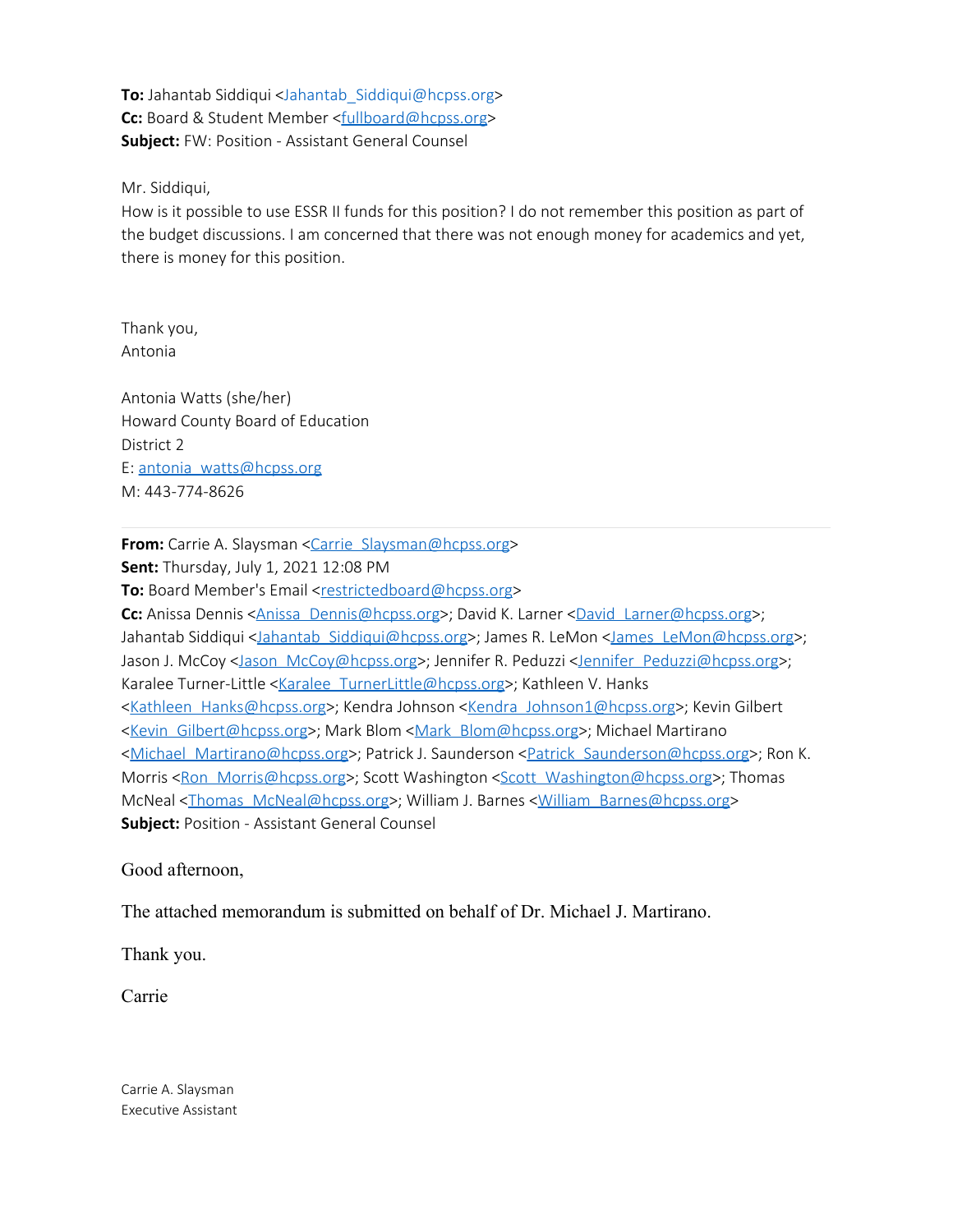

Howard County Public School System 10910 Clarksville Pike Ellicott City, MD 21042 410-313-6814 carrie\_slaysman@hcpss.org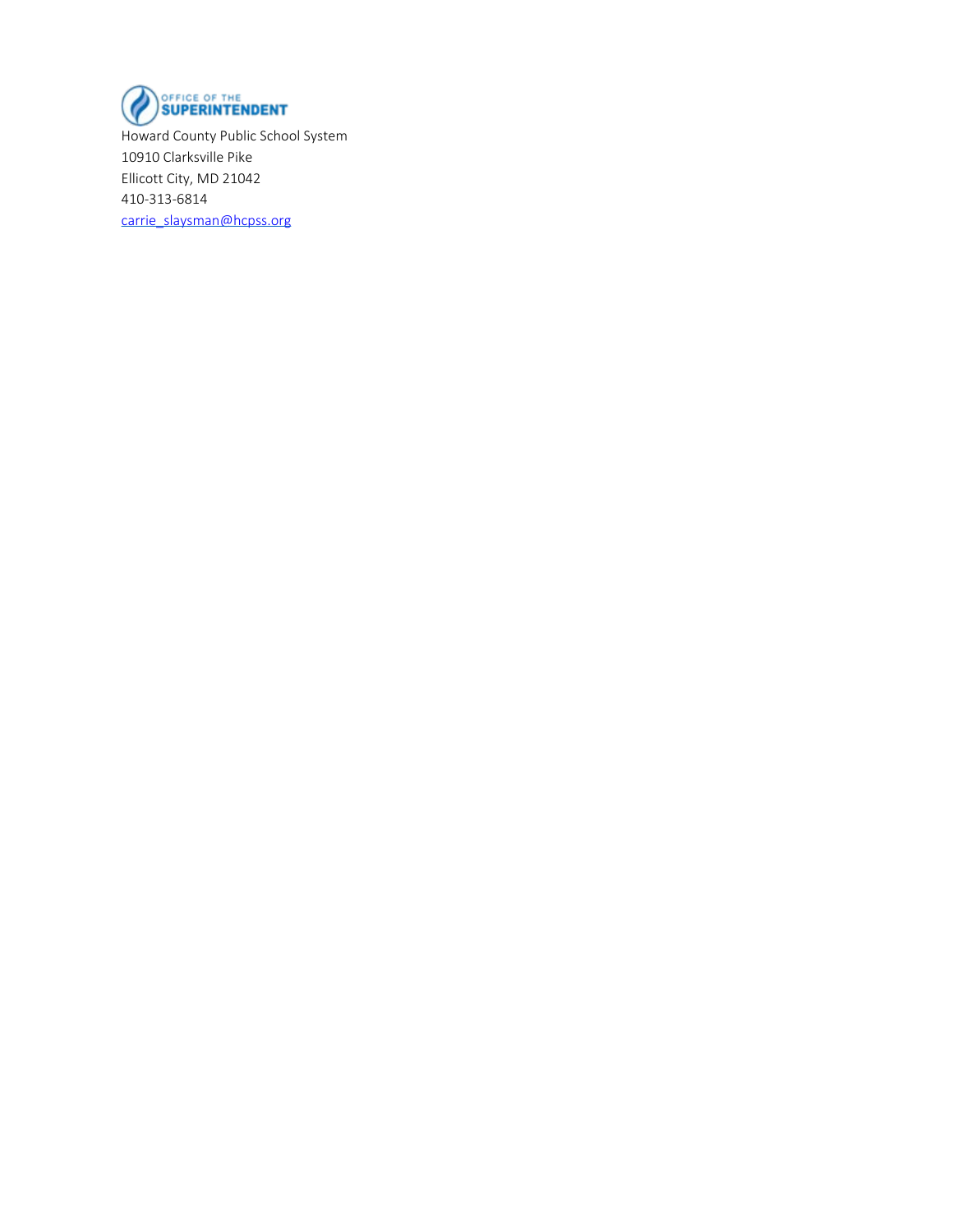| From:    | Jahantab Siddigui                                                                                                                                                     |
|----------|-----------------------------------------------------------------------------------------------------------------------------------------------------------------------|
| To:      | Jolene Mosley                                                                                                                                                         |
| Cc:      | Christina Delmont-Small, Antonia Watts; Board & Student Member; Karalee Turner-Little; Michael Martirano; Mark Blom; Terrell Savage; Lisa J. Davis; William J. Barnes |
| Subject: | Re: Position - Assistant General Counsel                                                                                                                              |
| Date:    | Friday, July 9, 2021 4:20:58 PM                                                                                                                                       |

## Board members,

Thank you for your engagement around this position and the grant. After discussing with Mr. Blom, we will be reaching out to interested Board members next week to set up time to discuss your questions to avoid any OMA concerns about continued email discussion. Mr. Blom and I will confer with Academics staff and we will follow up regarding possible times to meet.

Thank you and have a great weekend.

Jahantab

On Jul 9, 2021, at 2:00 PM, Jolene Mosley <Jolene\_Mosley@hcpss.org> wrote:

```
Hello Mr Siddiqui,
```
 Thank you for identifying the line of the accounting. Can you please send an expanded version of the report with all line items (where \$ is populated/accounted) expanded into these sorts of breakdowns? (It would also be helpful for this to be done in the other grants related to Pandemic response/impact).

For example, you listed for 206 prog 04:

- 1. Salary and wages:
- a. Special Education Dept
- 
- 

<!--[if !supportLists]--> i. <!--[endif]-->Special Education Attorney: 2 yrs @ ~\$X/yr <!--[if !supportLists]--> ii. <!--[endif]-->Technical Assistant: 2 yrs @ ~\$X/yr

If there is specific narrative for these breakdowns in the document please point to them as well so we can all have a more clear understanding of what is being allocated where.

Additionally, has there been incoming claims needing processing or behind processing due to the pandemic response for Special Education that are causing the need for a specific Attorney or is there some other identified reason? I am trying to understand all of the pieces.

Thank you, Jolene Mosley Board of Education of Howard County Phone: 443-430-5385

**From:** Jahantab Siddiqui <Jahantab\_Siddiqui@hcpss.org>

**Sent:** Friday, July 9, 2021 1:28 PM

**To:** Christina Delmont-Small <Christina\_Delmont-Small@hcpss.org>

**Cc:** Antonia Watts <Antonia\_Watts@hcpss.org>; Board & Student Member <fullboard@hcpss.org>; Karalee Turner-Little <Karalee\_TurnerLittle@hcpss.org; Michael Martirano <Michael\_Martirano@hcpss.org>; Mark Blom <Mark\_Blom@hcpss.org>; Terrell Savage <Terrell\_Savage@hcpss.org>; Lisa J. Davis <Lisa\_J\_Davis@hcpss.org>; William J. Barnes <William\_Barnes@hcpss.org>

**Subject:** Re: Position - Assistant General Counsel

Ms. Delmont-Small, I'm unclear of the question. However, if you're asking which line the funding is in, on the last page of the packet, under 206 Special Education, funding for the attorney is included in the \$500,000 included under 01 Salaries and Wages. This funds 2 years for a special education attorney and a technical assistant to support the Department of Special of Education.

On Jul 9, 2021, at 11:05 AM, Christina Delmont-Small <Christina\_Delmont-Small@hcpss.org> wrote:

Mr. Siddiqui, Please advise, on the page you've referenced, that the use of funds will be for an Assistant General Counsel.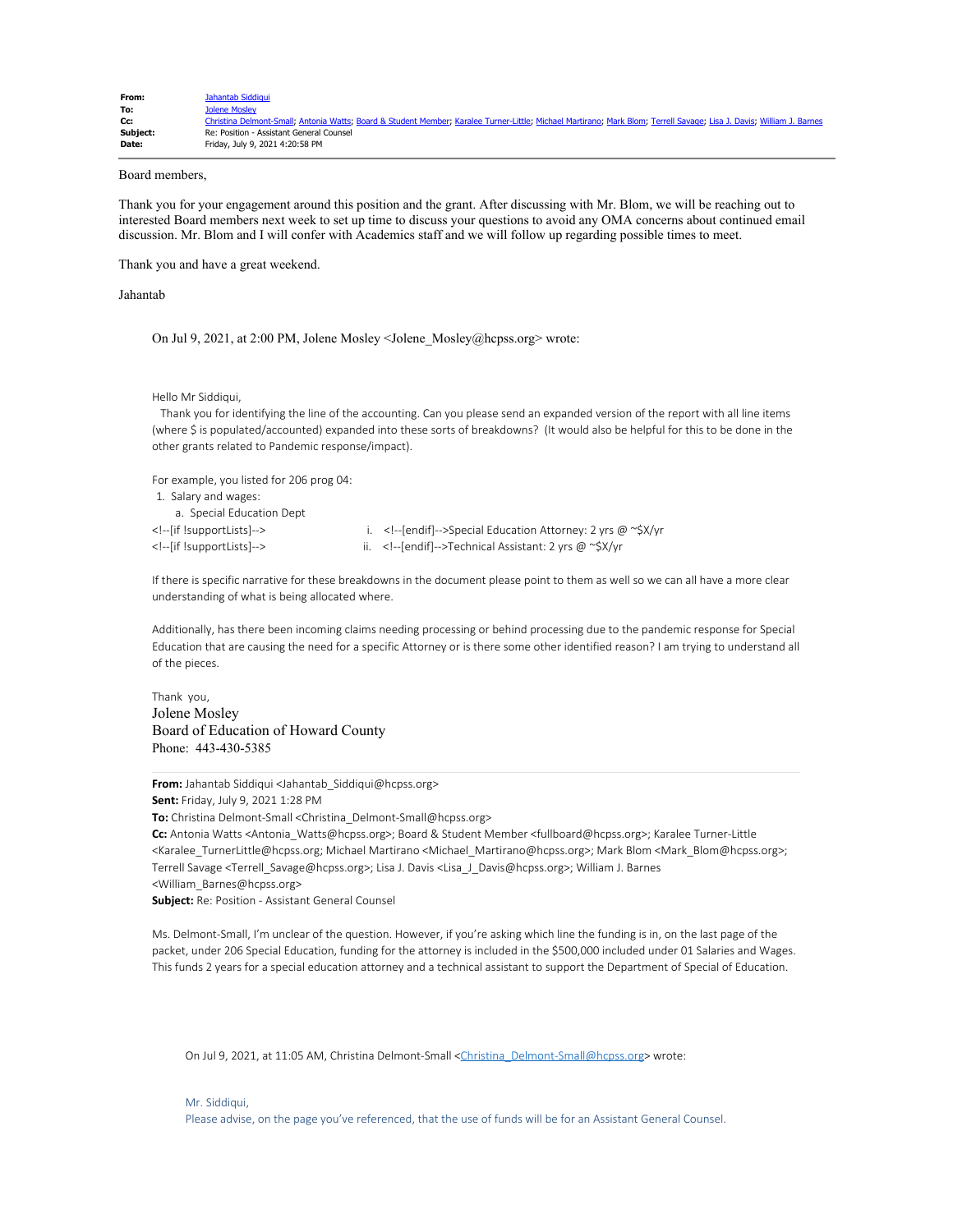Thank you, Christina

Christina Delmont-Small Member – District 1 Board of Education of Howard County Cell: 667-786-3895 Email: christina\_delmont-small@hcpss.org

**From:** Jahantab Siddiqui <Jahantab\_Siddiqui@hcpss.org> **Sent:** Friday, July 9, 2021 10:49 AM **To:** Christina Delmont-Small <Christina\_Delmont-Small@hcpss.org> Cc: Antonia Watts <Antonia\_Watts@hcpss.org>; Board & Student Member <fullboard@hcpss.org>; Karalee Turner-Little <Karalee\_TurnerLittle@hcpss.org>; Michael Martirano <Michael\_Martirano@hcpss.org>; Mark Blom <Mark\_Blom@hcpss.org>; Terrell Savage <Terrell\_Savage@hcpss.org>; Lisa J. Davis <Lisa\_J\_Davis@hcpss.org>; William J. Barnes < William\_Barnes@hcpss.org> **Subject:** Re: Position - Assistant General Counsel

Ms. Delmont-Small and Ms. Mosley,

This is in response to both of your requests. Below is the link to the application. The last page of the report includes respective expenditure areas:

https://go.boarddocs.com/mabe/hcpssmd/Board.nsf/files/BZ8Q5X66C814/\$file/03%2025%202021%20ESSER%20Grant%20BR.pdf

On Jul 9, 2021, at 10:35 AM, Christina Delmont-Small <Christina\_Delmont-Small@hcpss.org> wrote:

Dear Mr. Siddiqui, Please forward to the Board the ESSER II application you reference in your email to Ms. Watts.

Thank you, Christina

Christina Delmont-Small Member – District 1 Board of Education of Howard County Cell: 667-786-3895 Email: christina\_delmont-small@hcpss.org

From: Jahantab Siddiqui <Jahantab Siddiqui@hcpss.org> **Sent:** Friday, July 9, 2021 8:31 AM **To:** Antonia Watts <**Antonia\_Watts@hcpss.org> Cc:** Board & Student Member <fullboard@hcpss.org>; Karalee Turner-Little <Karalee\_TurnerLittle@hcpss.org>; Michael Martirano <Michael\_Martirano@hcpss.org>; Mark Blom <Mark Blom@hcpss.org>; Terrell Savage <Terrell Savage@hcpss.org>; Lisa J. Davis <Lisa\_J\_Davis@hcpss.org>; William J. Barnes <William\_Barnes@hcpss.org> **Subject:** RE: Position - Assistant General Counsel

Antonia,

This was a position requested in the ESSER II application and now that our ESSER II application has been approved, this position is being advertised. It is a grant funded position and there are no funds approved in the general fund budget for this which is why it was not discussed during the budget process. Whether the position is proposed to continue beyond the grant period, which spans multiple budget years, will be dependent on assessed need for the position, Board approval, and the final general fund funding situation at that time. The need for this support was articulated by Division of Academics staff in collaboration with our General Counsel.

Jahantab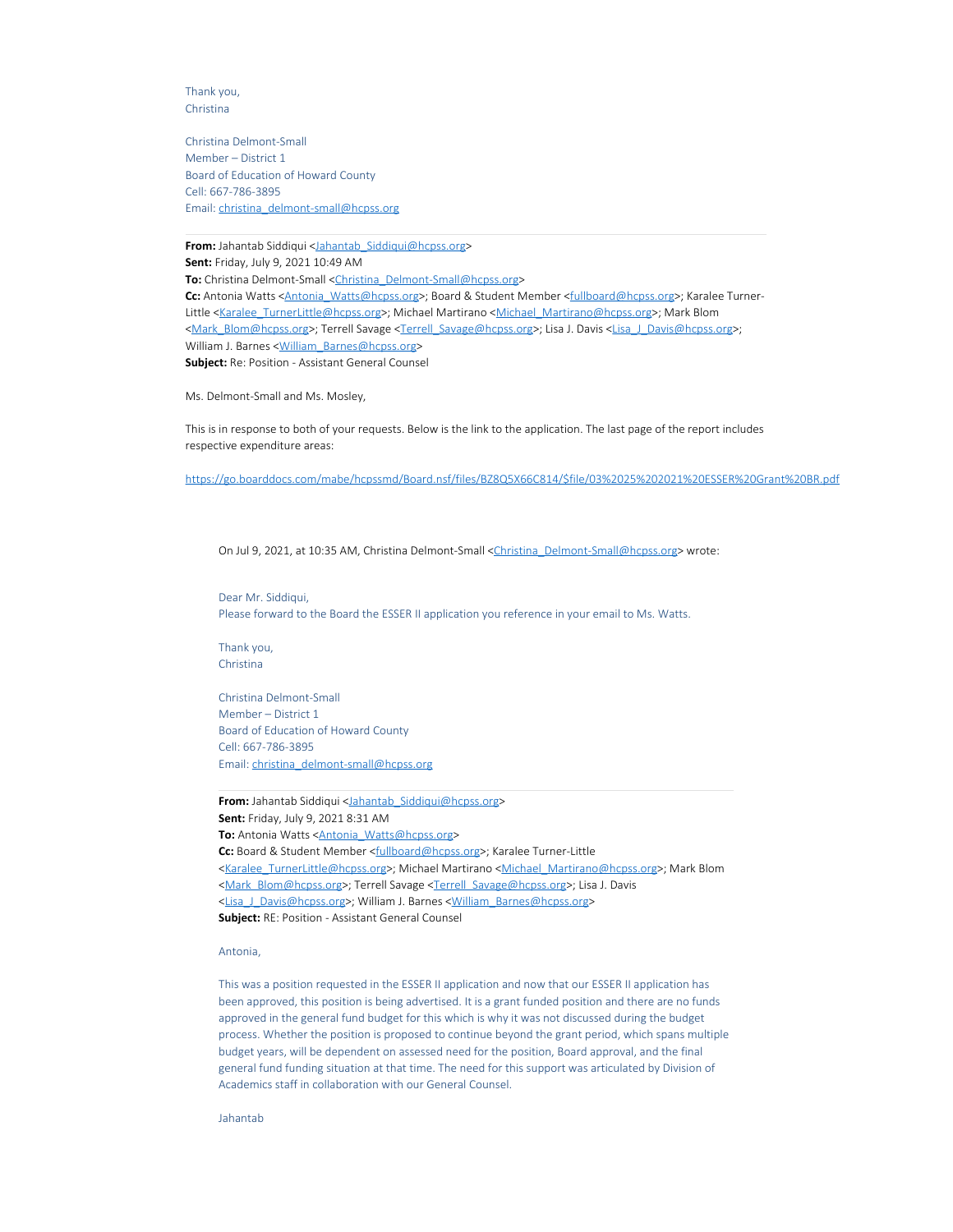From: Antonia Watts <**Antonia\_Watts@hcpss.org> Sent:** Thursday, July 8, 2021 7:16 PM **To:** Jahantab Siddiqui <Jahantab\_Siddiqui@hcpss.org> Cc: Board & Student Member <fullboard@hcpss.org> **Subject:** FW: Position - Assistant General Counsel

Mr. Siddiqui,

How is it possible to use ESSR II funds for this position? I do not remember this position as part of the budget discussions. I am concerned that there was not enough money for academics and yet, there is money for this position.

Thank you, Antonia

Antonia Watts (she/her) Howard County Board of Education District 2 E: antonia\_watts@hcpss.org M: 443-774-8626

From: Carrie A. Slaysman <Carrie\_Slaysman@hcpss.org> **Sent:** Thursday, July 1, 2021 12:08 PM To: Board Member's Email <restrictedboard@hcpss.org> Cc: Anissa Dennis <**Anissa\_Dennis@hcpss.org>**; David K. Larner <David\_Larner@hcpss.org>; Jahantab Siddiqui <Jahantab Siddiqui@hcpss.org>; James R. LeMon <James\_LeMon@hcpss.org>; Jason J.

McCoy <Jason\_McCoy@hcpss.org>; Jennifer R. Peduzzi <Jennifer\_Peduzzi@hcpss.org>; Karalee Turner-Little <Karalee\_TurnerLittle@hcpss.org>; Kathleen V. Hanks <Kathleen\_Hanks@hcpss.org>; Kendra Johnson <Kendra\_Johnson1@hcpss.org>; Kevin Gilbert <Kevin\_Gilbert@hcpss.org>; Mark Blom <Mark\_Blom@hcpss.org>; Michael Martirano <Michael\_Martirano@hcpss.org>; Patrick J. Saunderson <Patrick\_Saunderson@hcpss.org>; Ron K. Morris <Ron\_Morris@hcpss.org>; Scott Washington <Scott\_Washington@hcpss.org>; Thomas McNeal <Thomas\_McNeal@hcpss.org>; William J. Barnes < William Barnes@hcpss.org>

**Subject:** Position - Assistant General Counsel

Good afternoon,

The attached memorandum is submitted on behalf of Dr. Michael J. Martirano.

Thank you.

Carrie

Carrie A. Slaysman Executive Assistant  $\leq$ image $001$ .png $>$ Howard County Public School System 10910 Clarksville Pike Ellicott City, MD 21042 410-313-6814 carrie slaysman@hcpss.org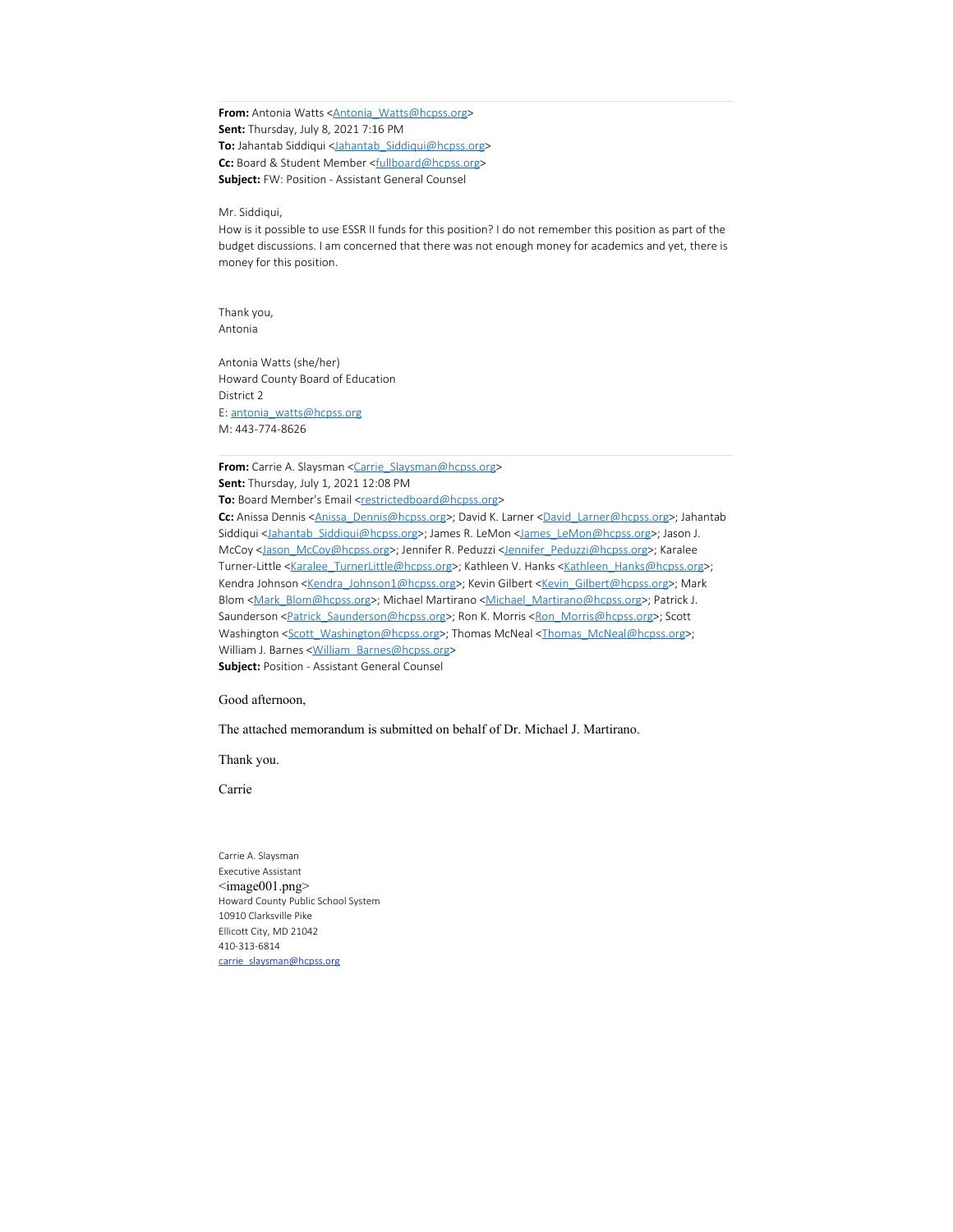| From:    | Christina Delmont-Small                                                                                                                      |
|----------|----------------------------------------------------------------------------------------------------------------------------------------------|
| To:      | Jahantab Siddigui                                                                                                                            |
| Cc:      | Antonia Watts; Board & Student Member; Karalee Turner-Little; Michael Martirano; Mark Blom; Terrell Savage; Lisa J. Davis; William J. Barnes |
| Subject: | RE: Position - Assistant General Counsel                                                                                                     |
| Date:    | Friday, July 9, 2021 2:00:52 PM                                                                                                              |

Dear Mr. Siddiqui, Thank you for the information.

Where in the narrative section of the grant application is the attorney and the technical assistant?

Please provide the position description for both positions.

Thank you, Christina

Christina Delmont-Small Member – District 1 Board of Education of Howard County Cell: 667-786-3895 Email: christina\_delmont-small@hcpss.org

**From:** Jahantab Siddiqui <Jahantab\_Siddiqui@hcpss.org> **Sent:** Friday, July 9, 2021 1:28 PM

**To:** Christina Delmont-Small <Christina\_Delmont-Small@hcpss.org>

**Cc:** Antonia Watts <Antonia\_Watts@hcpss.org>; Board & Student Member <fullboard@hcpss.org>; Karalee Turner-Little <Karalee\_TurnerLittle@hcpss.org>; Michael Martirano <Michael\_Martirano@hcpss.org>; Mark Blom <Mark\_Blom@hcpss.org>; Terrell Savage <Terrell\_Savage@hcpss.org>; Lisa J. Davis <Lisa J\_Davis@hcpss.org>; William J. Barnes <William\_Barnes@hcpss.org> **Subject:** Re: Position - Assistant General Counsel

Ms. Delmont-Small, I'm unclear of the question. However, if you're asking which line the funding is in, on the last page of the packet, under 206 Special Education, funding for the attorney is included in the \$500,000 included under 01 Salaries and Wages. This funds 2 years for a special education attorney and a technical assistant to support the Department of Special of Education.

On Jul 9, 2021, at 11:05 AM, Christina Delmont-Small <Christina\_Delmont-Small@hcpss.org> wrote:

Mr. Siddiqui, Please advise, on the page you've referenced, that the use of funds will be for an Assistant General Counsel.

Thank you, Christina

Christina Delmont-Small Member – District 1 Board of Education of Howard County Cell: 667-786-3895 Email: christina\_delmont-small@hcpss.org

**From:** Jahantab Siddiqui <Jahantab Siddiqui@hcpss.org> **Sent:** Friday, July 9, 2021 10:49 AM **To:** Christina Delmont-Small <Christina\_Delmont-Small@hcpss.org> Cc: Antonia Watts <Antonia\_Watts@hcpss.org>; Board & Student Member <fullboard@hcpss.org>; Karalee Turner-Little <Karalee\_TurnerLittle@hcpss.org>; Michael Martirano <Michael\_Martirano@hcpss.org>; Mark Blom <Mark\_Blom@hcpss.org>; Terrell Savage <Terrell\_Savage@hcpss.org>; Lisa J. Davis <Lisa\_J\_Davis@hcpss.org>; William J. Barnes <William\_Barnes@hcpss.org> **Subject:** Re: Position - Assistant General Counsel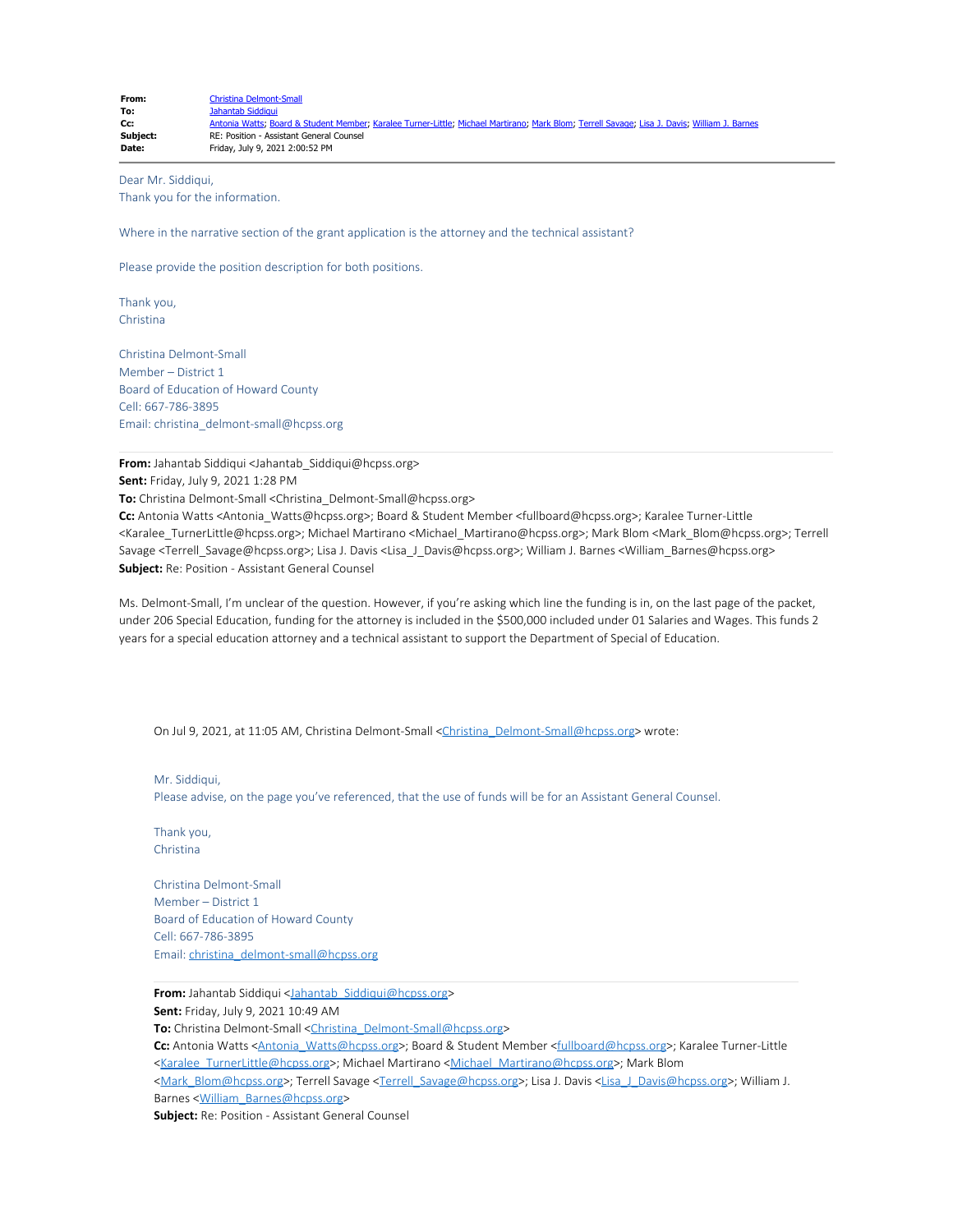Ms. Delmont-Small and Ms. Mosley,

This is in response to both of your requests. Below is the link to the application. The last page of the report includes respective expenditure areas:

https://go.boarddocs.com/mabe/hcpssmd/Board.nsf/files/BZ8Q5X66C814/\$file/03%2025%202021%20ESSER%20Grant%20BR.pdf

On Jul 9, 2021, at 10:35 AM, Christina Delmont-Small <Christina\_Delmont-Small@hcpss.org> wrote:

Dear Mr. Siddiqui, Please forward to the Board the ESSER II application you reference in your email to Ms. Watts.

Thank you, Christina

Christina Delmont-Small Member – District 1 Board of Education of Howard County Cell: 667-786-3895 Email: christina\_delmont-small@hcpss.org

**From:** Jahantab Siddiqui <Jahantab Siddiqui@hcpss.org> **Sent:** Friday, July 9, 2021 8:31 AM **To:** Antonia Watts <**Antonia\_Watts@hcpss.org> Cc:** Board & Student Member <fullboard@hcpss.org>; Karalee Turner-Little <Karalee\_TurnerLittle@hcpss.org>; Michael Martirano <Michael\_Martirano@hcpss.org>; Mark Blom <Mark\_Blom@hcpss.org>; Terrell Savage <Terrell\_Savage@hcpss.org>; Lisa J. Davis <Lisa\_J\_Davis@hcpss.org>; William J. Barnes <William\_Barnes@hcpss.org> **Subject:** RE: Position - Assistant General Counsel

## Antonia,

This was a position requested in the ESSER II application and now that our ESSER II application has been approved, this position is being advertised. It is a grant funded position and there are no funds approved in the general fund budget for this which is why it was not discussed during the budget process. Whether the position is proposed to continue beyond the grant period, which spans multiple budget years, will be dependent on assessed need for the position, Board approval, and the final general fund funding situation at that time. The need for this support was articulated by Division of Academics staff in collaboration with our General Counsel.

Jahantab

**From:** Antonia Watts <**Antonia\_Watts@hcpss.org> Sent:** Thursday, July 8, 2021 7:16 PM **To:** Jahantab Siddiqui <Jahantab\_Siddiqui@hcpss.org> Cc: Board & Student Member <fullboard@hcpss.org> **Subject:** FW: Position - Assistant General Counsel

Mr. Siddiqui,

How is it possible to use ESSR II funds for this position? I do not remember this position as part of the budget discussions. I am concerned that there was not enough money for academics and yet, there is money for this position.

Thank you, Antonia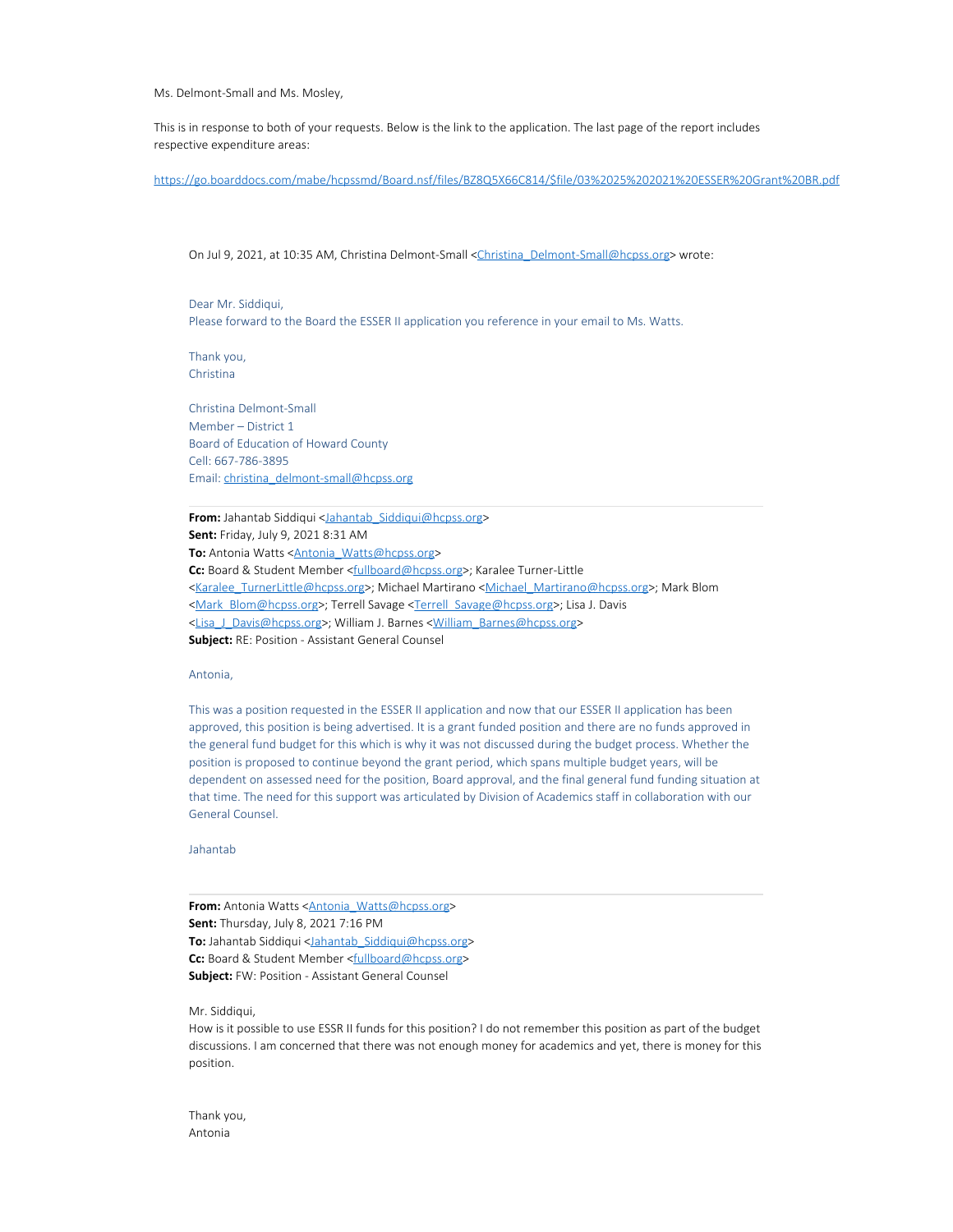Antonia Watts (she/her) Howard County Board of Education District 2 E: antonia\_watts@hcpss.org M: 443-774-8626

From: Carrie A. Slaysman <Carrie\_Slaysman@hcpss.org> **Sent:** Thursday, July 1, 2021 12:08 PM

To: Board Member's Email <restrictedboard@hcpss.org>

Cc: Anissa Dennis <Anissa\_Dennis@hcpss.org>; David K. Larner <David\_Larner@hcpss.org>; Jahantab Siddiqui <Jahantab\_Siddiqui@hcpss.org>; James R. LeMon <James\_LeMon@hcpss.org>; Jason J. McCoy <Jason\_McCoy@hcpss.org>; Jennifer R. Peduzzi <Jennifer\_Peduzzi@hcpss.org>; Karalee Turner-Little <Karalee\_TurnerLittle@hcpss.org>; Kathleen V. Hanks <Kathleen\_Hanks@hcpss.org>; Kendra Johnson <Kendra\_Johnson1@hcpss.org>; Kevin Gilbert <Kevin\_Gilbert@hcpss.org>; Mark Blom <Mark\_Blom@hcpss.org>; Michael Martirano <Michael\_Martirano@hcpss.org>; Patrick J. Saunderson <Patrick\_Saunderson@hcpss.org>; Ron K. Morris <Ron\_Morris@hcpss.org>; Scott Washington <Scott\_Washington@hcpss.org>; Thomas McNeal <Thomas\_McNeal@hcpss.org>; William J. Barnes <William\_Barnes@hcpss.org>

**Subject:** Position - Assistant General Counsel

Good afternoon,

The attached memorandum is submitted on behalf of Dr. Michael J. Martirano.

Thank you.

Carrie

Carrie A. Slaysman Executive Assistant <image001.png> Howard County Public School System 10910 Clarksville Pike Ellicott City, MD 21042 410-313-6814 carrie slaysman@hcpss org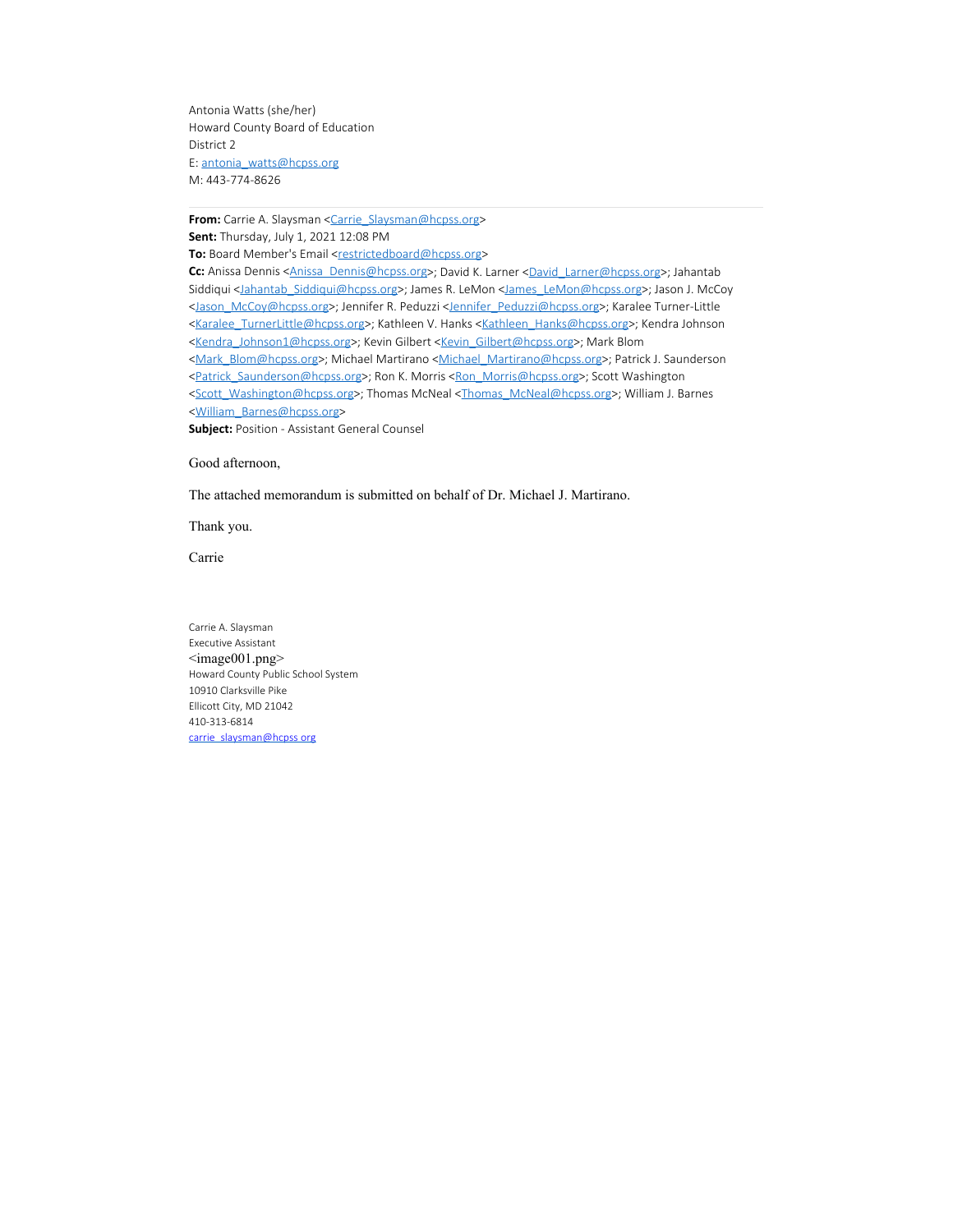| Christina Delmont-Small                                              |  |
|----------------------------------------------------------------------|--|
| Chao Wu                                                              |  |
| Vicky Cutroneo, Yun Lu, Jennifer Mallo, Jolene Mosley, Antonia Watts |  |
| FW: Position - Assistant General Counsel                             |  |
| Friday, July 2, 2021 12:30:45 PM                                     |  |
|                                                                      |  |
|                                                                      |  |

Dear Dr. Wu,

During the recent FY22 operating budget discussions, the elimination of the Board attorney position was proffered up by the Superintendent as a cost savings and his recommendation was implemented.

If there is funding in the budget for an Assistant General Counsel, which I do not remember being part of the FY22 budget discussion, the Board should discuss if the funds would be better allocated to an in-house counsel for the Board. There are times that the Board needs legal advice from its own counsel, and there are other responsibilities, such as Board parliamentarian, that could be assigned to a Board attorney.

Since we are unable to discuss this on email, I request that the Superintendent be directed to delay advertising for this position until the Board has had an opportunity to meet and discuss this matter.

Sincerely, Christina

Christina Delmont-Small Member – District 1 Board of Education of Howard County Cell: 667-786-3895 Email: christina\_delmont-small@hcpss.org

**From:** Carrie A. Slaysman <Carrie\_Slaysman@hcpss.org>

**Sent:** Thursday, July 1, 2021 12:08 PM

**To:** Board Member's Email <restrictedboard@hcpss.org>

**Cc:** Anissa Dennis <Anissa\_Dennis@hcpss.org>; David K. Larner <David\_Larner@hcpss.org>; Jahantab Siddiqui <Jahantab\_Siddiqui@hcpss.org>; James R. LeMon <James\_LeMon@hcpss.org>; Jason J. McCoy <Jason\_McCoy@hcpss.org>; Jennifer R. Peduzzi <Jennifer\_Peduzzi@hcpss.org>; Karalee Turner-Little <Karalee TurnerLittle@hcpss.org>; Kathleen V. Hanks <Kathleen\_Hanks@hcpss.org>; Kendra Johnson <Kendra\_Johnson1@hcpss.org>; Kevin Gilbert <Kevin\_Gilbert@hcpss.org>; Mark Blom <Mark\_Blom@hcpss.org>; Michael Martirano <Michael\_Martirano@hcpss.org>; Patrick J. Saunderson <Patrick\_Saunderson@hcpss.org>; Ron K. Morris <Ron\_Morris@hcpss.org>; Scott Washington <Scott\_Washington@hcpss.org>; Thomas McNeal <Thomas\_McNeal@hcpss.org>; William J. Barnes <William\_Barnes@hcpss.org> **Subject:** Position - Assistant General Counsel

Good afternoon,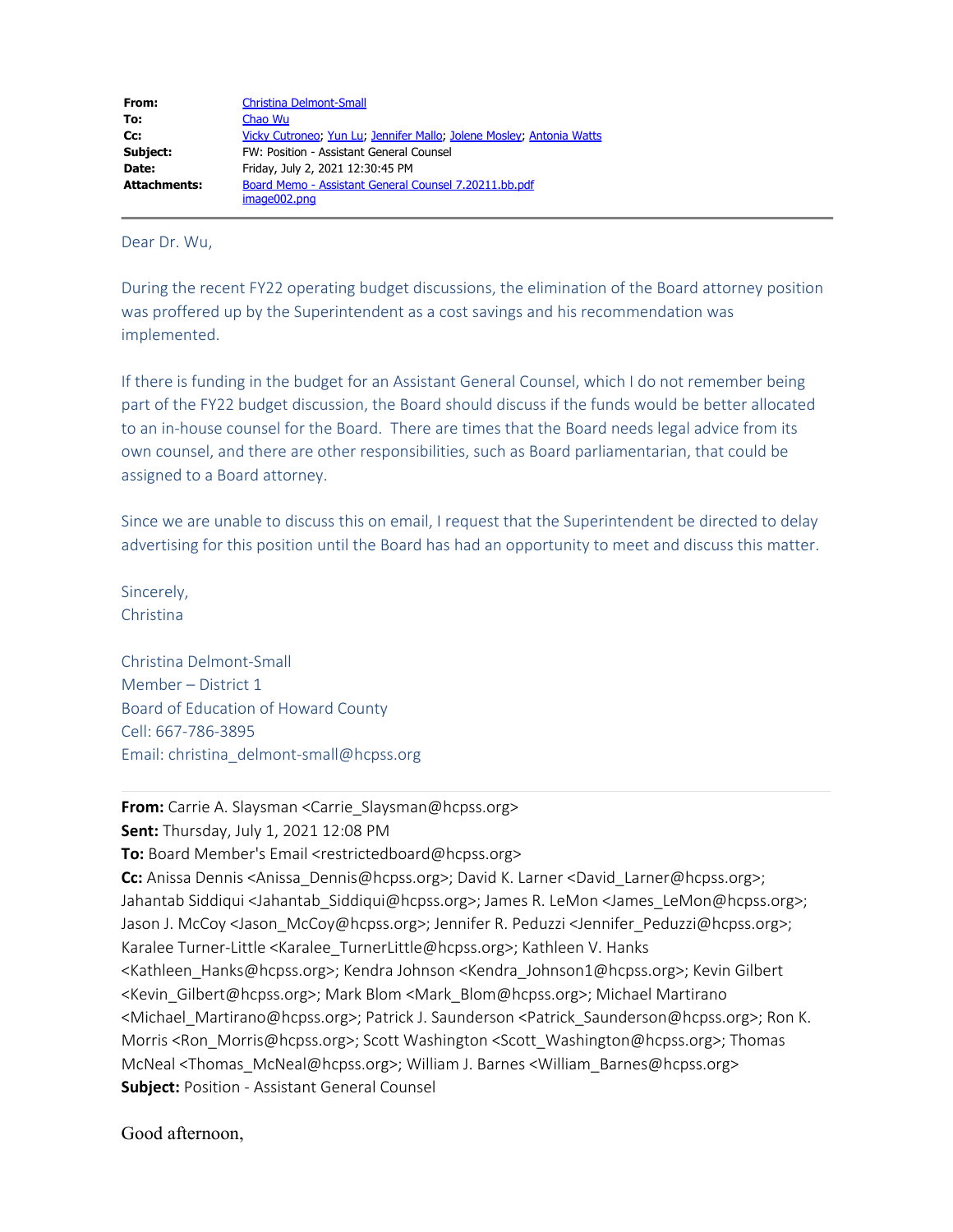The attached memorandum is submitted on behalf of Dr. Michael J. Martirano.

Thank you.

Carrie

Carrie A. Slaysman Executive Assistant OFFICE OF THE<br>SUPERINTENDENT  $Q$ Howard County Public School System 10910 Clarksville Pike Ellicott City, MD 21042 410-313-6814 carrie\_slaysman@hcpss.org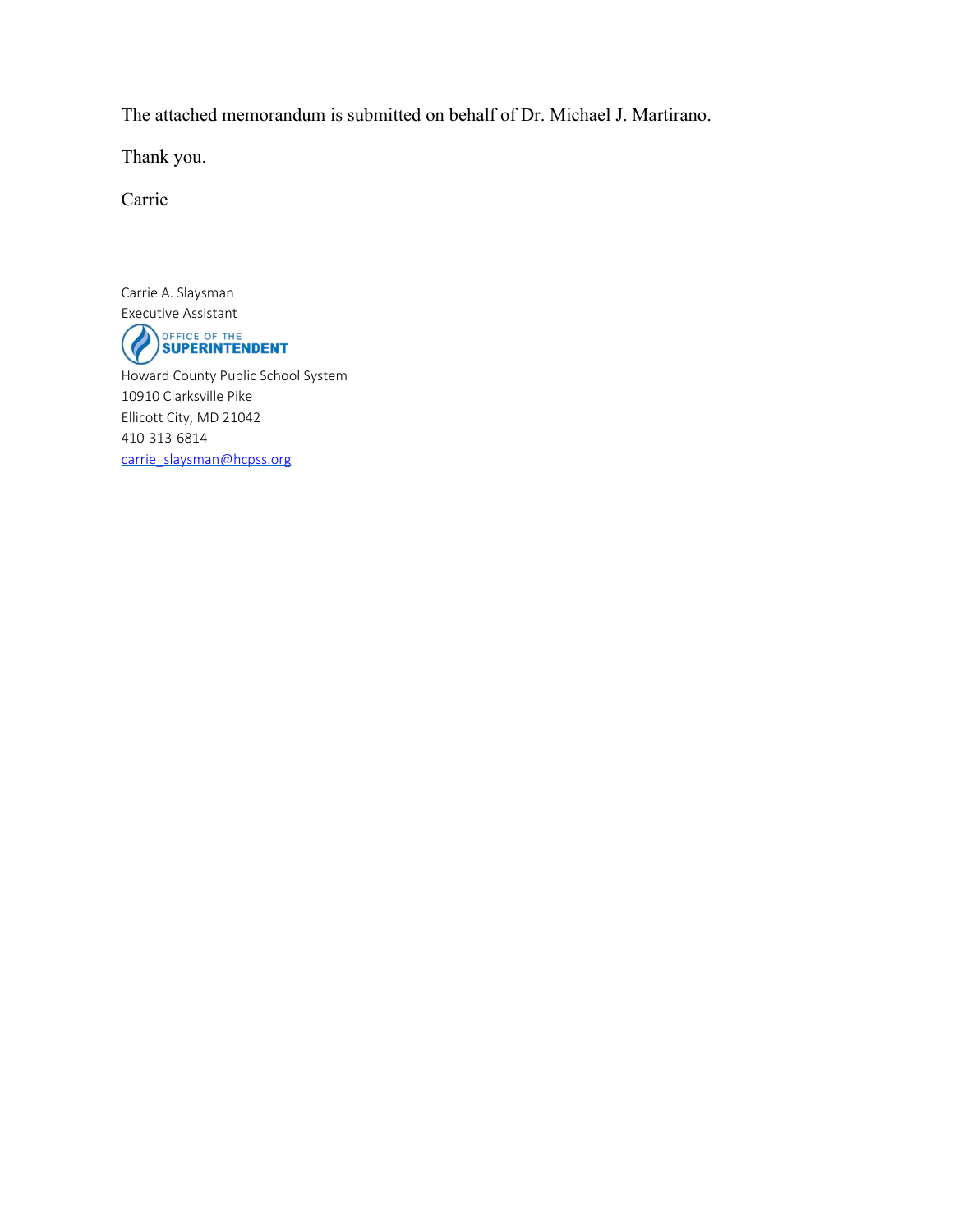

July 1, 2021

## **MEMORANDUM**

| To: | Members of the Board of Education |
|-----|-----------------------------------|
|-----|-----------------------------------|

**From:** Michael J. Martirano, Ed.D.

**Subject:** Position - Assistant General Counsel

The purpose of this memorandum is to inform the Board of HCPSS' intent to advertise for an Assistant General Counsel. This position would report to HCPSS General Counsel and work closely with leadership staff within the Division of Academics (DOA). It will be a grant-funded (ESSER II) position to assist HCPSS in maintaining the highest level of responsiveness to our stakeholders. The position will shift to the operating budget, with necessary adjustments to existing funds made to accommodate the addition, once the grant funding expires.

Under my direction, it is expected that the Assistant General Counsel will uphold our system's vision, mission, and values as they engage in their work. They would serve as advisor to designated Department of Special Education (DSE) and Program Innovation and Student Wellbeing (PISWB) leadership staff as assigned by General Counsel.

In keeping with current structures and expectations, the Assistant General Counsel would serve as an essential member of two specific DOA teams –Special Education and Program Innovation and Student Well-being. Counsel would work closely with each Executive Director and designated staff in fulfilling daily responsibilities. Duties would include assisting with research, interpretation, and compliance with Individuals with the Individuals with Disabilities Education Act (IDEA), Section 504 of the Rehabilitation Act of 1973 (Section 504), Americans with Disabilities Amendments Act (ADAA), and related Federal and State regulations.

Additionally, it is expected that the Assistant General Counsel be directly involved with training initiatives for staff and parents, communication with external stakeholders (e.g., MSDE), and the coordination of collaborative efforts for dispute resolution as it pertains to serving students with disabilities. The Assistant General Counsel will also assist with addressing questions, issues, and other needs parents and staff may have related to the impact of the COVID-19 school closure. All responsibilities will be detailed in the job description.

It is important to note that DSE leadership staff have engaged community partners throughout the COVID-19 pandemic to seek input for and provide updates on plans to support requests for compensatory services. This engagement included discussion about the Assistant General Counsel position in an effort to allay concerns related to various legal processes.